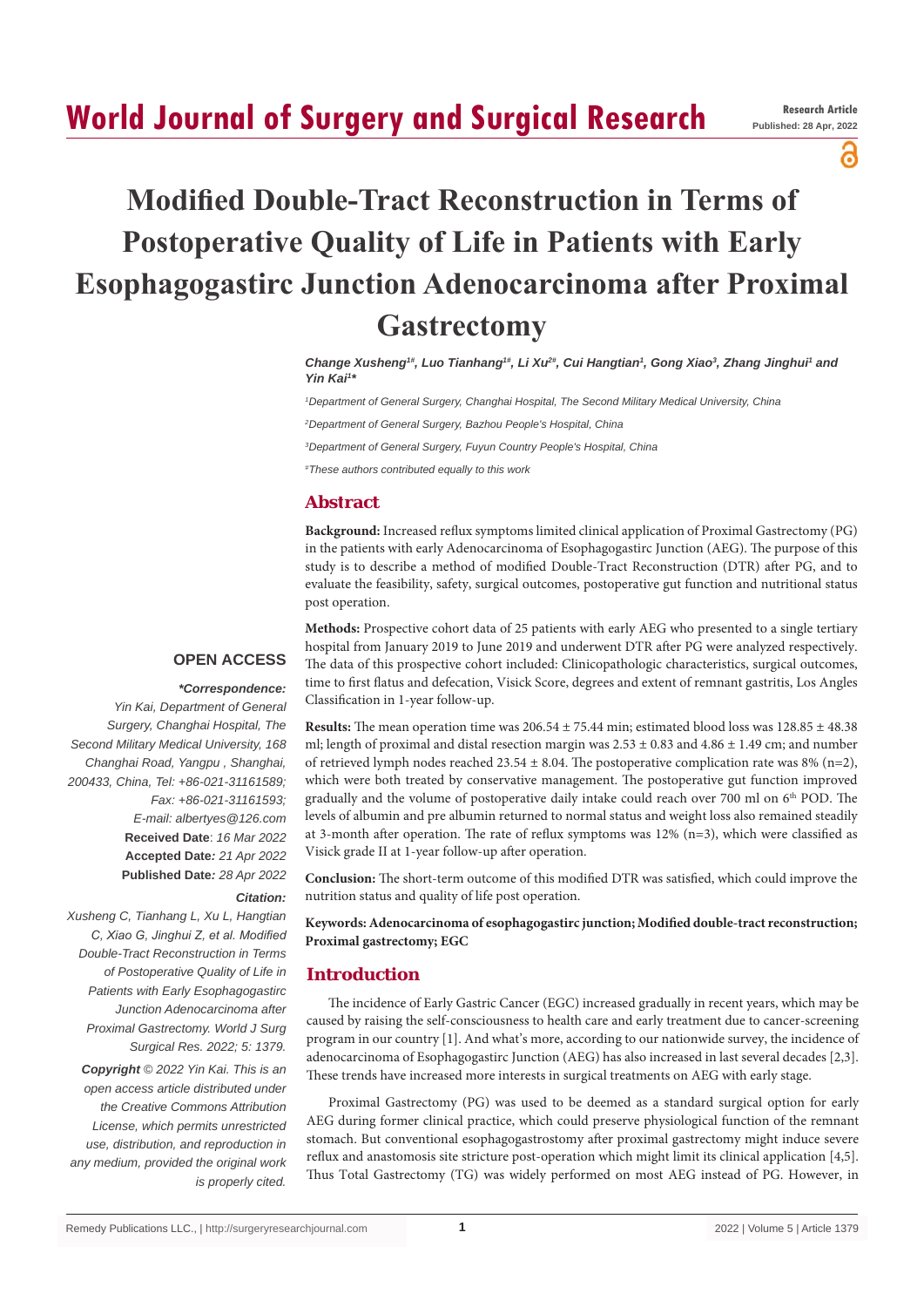general, TG might result in prolonged food intake restriction and long-term nutritional deficiencies [6]. But more and more evidence showed that, based on oncological safety, PG was more suitable to early AEG, which could associate with better nutritional status, less body weight loss, low incidence of anemia, diarrhea, dumping syndrome and better quality of life [7,8].

The Double Tract Reconstruction (DTR) method following PG was first reported by Aikou in terms of gaining the smooth transfer of larger foods through the duodenal route [9]. But some articles argued food could not always enter the duodenum smoothly and there was no improvement in Visick score in a large portion of patients. We therefore designed some improvements to modify the alimentary tract reconstruction in DTR following PG.

#### **Patients and Methods**

## **Patients**

From January 2019 to June 2019, a total of 25 cases diagnosed with early AEG were preoperatively performed DTR at Shanghai Changhai Hospital, China, which is a tertiary teaching hospital with more than 2,500 beds serving 40,000 inpatients and 1,800,000 outpatients and emergencies each year. The case volumes for gastric carcinoma reach more than 1,500 per year.

Preoperative assessments were carried out by endoscopy and biopsy, endoscopic ultrasound and Computed Tomography (CT) or Magnetic Resonance Imaging (MRI) if necessary. And the eligibility criteria of patients were as follows: (1) Gastric cancer was confined within muscularis propria layer (T1-T2), (2) no lymph nodes and organs metastases in CT or MRI (N0M0), (3) the diameter of tumor was less than 3 cm. Additional inclusion criteria were age 18 to 80 years, life expectancy >1 year, and adequate organ functions (leukocyte count >3,500/μl, platelet count >100,000/μl, hemoglobin >10.0 g/dl, serum creatinine <1.25 times Upper Limit of Normal [ULN], transaminases and alkaline phosphatase <2.5 times ULN or <5 times ULN in patients with liver metastasis, bilirubin <1.5 times ULN, and prothrombin time <12.0 s).

The exclusion criteria of patients were as follows: (1) Patients with previous history of abdominal surgery and Endoscopic Submucosal Dissection (ESD), (2) patients with central nervous system involvement or other significant medical conditions.

## **Procedures for gastrectomy and double-tract reconstruction**

The decision to perform laparoscopic operation or open procedure is a judgment decision made by surgeons either before or during the operation. The basic range of surgical resection included the distal esophagus and proximal 1/3 to 1/2 stomach with D1+ dissection of lymph nodes (No. 1, 2, 3a, 4sa, 4sb, 7, 8a, 9 and 11p). Intraoperative frozen section examinations were performed to confirm the tumornegative resection margins. The right gastroepiploic vessels, right gastric artery and supra pyloric veins were preserved.

Gastrointestinal continuity was restored by double-tract method. The jejunum was divided about 15 cm to 20 cm below the Treitz ligament and esophagojejunostomy was performed with the distal jejunum by a circular stapler. Jejunojejunostomy was performed about 45 cm below the esophagojejunostomy and gastrojejunostomy was performed 10 cm below the esophagojejunostomy.

#### **Modification in alimentary tract reconstruction**

1. Shorten the distance between esophagojejunostomy and



gastrojejunostomy, which was set within 10 cm.

- 2. Gastrojejunostomy was performed on the anterior gastric wall.
- 3. Retrocolic gastrojejunostomy were adopted.

4. Preserve all pyloric vessels and nerves. (Including: Right Gastric Artery (RGA), Right Gastric Vein (RGV), Right Gastro-Epiploic Artery (RGEA), Right Gastro-Epiploic Vein (RGEV), Infra-Pyloric Vein (IPV) and pyloric branches of vagal nerve (Figure 1).

#### **ERAS program post-operation**

All patients underwent an ERAS program which was initially developed through a consensus meeting involving surgeons, oncologists, anesthesiologists and nutritionists. Details are as follows: Preoperative care included counseling before and after admission, avoidance of mechanical bowel preparation, a normal diet until the evening meal of the day before surgery and 1000 ml oral rehydration salts intake 3 h before surgery. Intraoperative care included Transverses Abdominis Plane block (TAP-block), warming set for all intravenous infusions during operation. Postoperative care included Patient Controlled Analgesia (PCA) in 48 h after surgery, high flow oxygen for at least 12 h, analgesia and antiemetic drug use if necessary (no motility agents or opioid antagonists). On Postoperative Day (POD) 1, nasogastric tube and urinary catheter were usually removed and patients were encouraged to get out of bed for more than 4 h and drink water or clear soup 50 ml per time. From POD 2, patients were encouraged to walk for more than 4 h and start nutritious powder supplement 100 ml per time. From POD 4, patients were encouraged to try semi-liquid diet and stepwise to normal diet. The frequency of food intake was at the patients' discretion. Drainage tube was evaluated and removed from POD 5. Patients were discharged if they had achieved adequate pain relief and semi-liquid food tolerance, free walking ability, and exhibited normal vital signs and laboratory data. The completion of ERAS program included two categories, the first was that patient followed the aforesaid schedule and discharged within 8 days and the second was one or two days delay due to patients' personal reason [10].

#### **Clinical analysis, surgical outcomes and nutritional status**

The indicators of clinicopathological characteristics gathered were age, sex, BMI, ASA score, cancer stage, and tumor size. The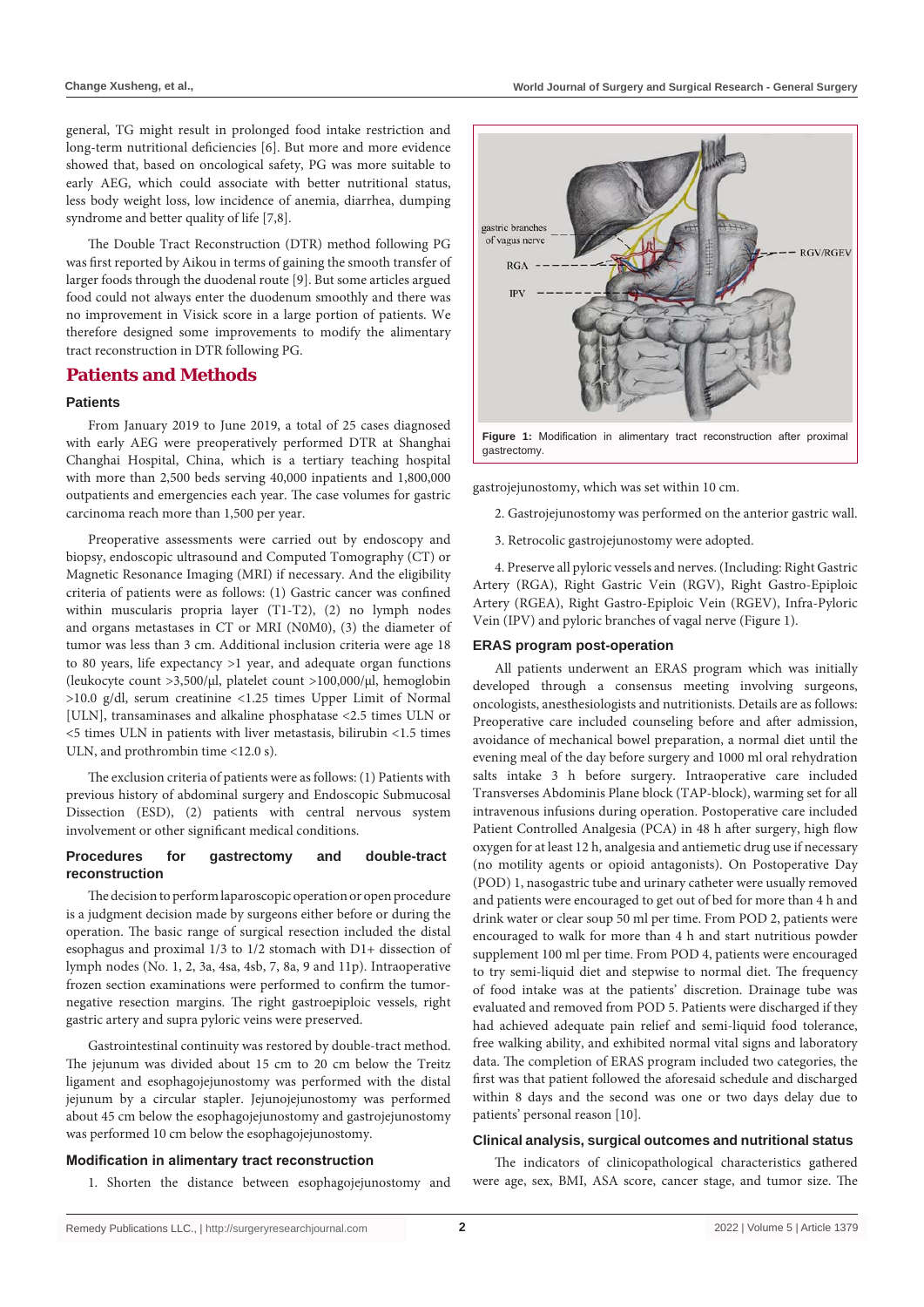surgical characteristics were operation time, estimated blood loss, proximal and distal resection margins, and number of retrieved LNs. The surgical outcomes were recovery of gut function which was measured by time to first flatus and first bowel motion, postoperative daily intake, the severity of reflux symptoms (Visick score), remnant gastritis, surgical complications, and Length of Stay (LOS). The degrees and extent of Remnant gastritis and Los Angeles Classification were evaluated by one same doctor by gastro scope, and the severity of early or late postoperative adverse events was classified according to Clavien-Dindo Classification System.

#### **Follow up**

All the patients enrolled were followed up 3, 6, and 12 months post-operation in outpatient department. The characteristics of the patients and their outcomes were obtained by reviewing the electronic medical records and the picture archiving and communication system.

## **Results**

#### **Clinicopathological characteristics of patients enrolled**

The clinicopathological characteristics of the patients enrolled were presented in Table 1. The operation time, estimated blood loss and hospital stay were relatively acceptable. And the proximal and distal resection margin and the number of LN harvested were also oncologically safe for early AEG.

## **Surgical outcomes, postoperative gut function and nutritional status of patients enrolled**

The early postoperative complication rate was 8% (n=2), including: Wound infection (n=1) and pneumonia (n=1), which were treated by conservative management. The postoperative gut function improved gradually, and the volume of postoperative daily intake could reach over 700 ml on 6<sup>th</sup> POD. The levels of albumin and prealbumin returned to normal status and weight loss also remained steadily at 3-month after operation.

The rate of reflux symptoms was 12% (n=3), which were classified as Visick grade II and also verified by endoscopic evaluation at 1-year follow-up after operation. The degree and extent of remnant gastritis were acceptable (Table 2).

## **Discussion**

Compared with TG, PG associated with a better nutritional status, which suggested being an ideal surgical option to the patients with

early AEG. As a result, interest in PG has grown in recent years [11]. Selecting the best method of reconstruction following gastrectomy has always been the most important problem of postoperative rehabilitation. But esophagogastrostomy was much simpler than other methods because it only included one anastomosis, but high incidence of reflux esophagitis post-operation limited its clinical application. So DTR was deemed as the best method of reconstruction to improve quality of life post operation [12].

#### **DTR post PG is oncological and surgical safe in early AEG**

In most reports, PG was oncological safe for the patients with early AEG, for the recurrence rate post operation is relative low [13]. And early AEG always associates with relative lower LN metastasis rates (5% to 20%), especially the LN metastasis along lower part of stomach [14]. So we deemed it is sufficiently safe to preserve all pyloric vessels and nerves without thoroughly No. 5 and 6 LN resection. So the functional operation was more suitable for the patients with early AEG in clinical practice.

Digestion and absorption of many substances, such as proteins, fats, fat-soluble vitamins, most water-soluble vitamins (except vitamin B12), and selected microelements (iron, potassium) takes place in the duodenum and initial part of the jejunum. Therefore, the maintenance of partial duodenal passage should in theory improve absorption, even in other segments of the bowel [13]. Therefore DTR was thought to be the best reconstruction procedure with respect to quality of life post operation and anastomosis-related late complications, especially postoperative reflux esophagitis. However, there is still some concern about that, with DTR, most dietary intake might escape into the route of jejunum which may cause these functional benefits of proximal gastrectomy might be similar with total gastrectomy [15]. To prevent these disadvantages, we aim to modify the anastomosis in DTR, which may allow dietary intake to pass easily through the remnant stomach and duodenal route.

## **Modifications in DTR could improve gut function and nutritional deficiencies post operation**

Firstly, we shorten the distance between esophagojejunostomy and gastrojejunostomy to alleviate alimentary stasis, which may be induced by relative longer jejunum between two anastomosis. Secondly, gastrojejunostomy was performed on the anterior gastric wall to reduce acid reflux. Retrocolic gastrojejunostomy were adopted to fix the remnant stomach better and easily. Finally, we preserve all pyloric vessels and nerves to reduce the incidence antrum-pylorus edema and restore the gastric motility post operation.

**Table 1:** Clinicopathological characteristics of patients with modified double-tract reconstruction.

| Sex                                   | Age (year)                            | <b>BMI</b>                  | <b>ASA Score</b>            |
|---------------------------------------|---------------------------------------|-----------------------------|-----------------------------|
| Female: 6 (24%)<br>Male: 19 (76%)     | $63.19 \pm 12.30$                     | $24.18 \pm 3.20$            | $1.42 \pm 0.57$             |
| <b>Operation Time (min)</b>           | <b>Estimated Blood Loss (ml)</b>      | <b>Hospital Stay (days)</b> | Tumor Size (cm)             |
| 206.54±75.44                          | $128.85 \pm 48.38$<br>$7.00 \pm 1.44$ |                             | $2.09 \pm 0.80$             |
| <b>Proximal Resection Margin (cm)</b> | Distal Resection Margin (cm)          | <b>Siewert Type</b>         | <b>Mean of LN Harvested</b> |
| $2.53 \pm 0.83$                       | $4.86 \pm 1.49$                       | Type I: 0 (0%)              | $23.54 \pm 8.04$            |
|                                       |                                       | Type II: 21 (84%)           |                             |
|                                       |                                       | Type III: 4 (16%)           |                             |
| <b>Tumor Grade</b>                    | T stage                               | N Stage                     | <b>TNM Stage</b>            |
| Well: 7 (28%)                         | T1: 18(72%)                           |                             | la: 18 (72%)                |
| Moderate: 14 (56%)                    | T2: 7 (28%)                           | NO: 25 (100%)               | lb: 7 (28%)                 |
| Poor: 3 (12%)                         | $T3:0(0\%)$                           |                             | $II: 0 (0\%)$               |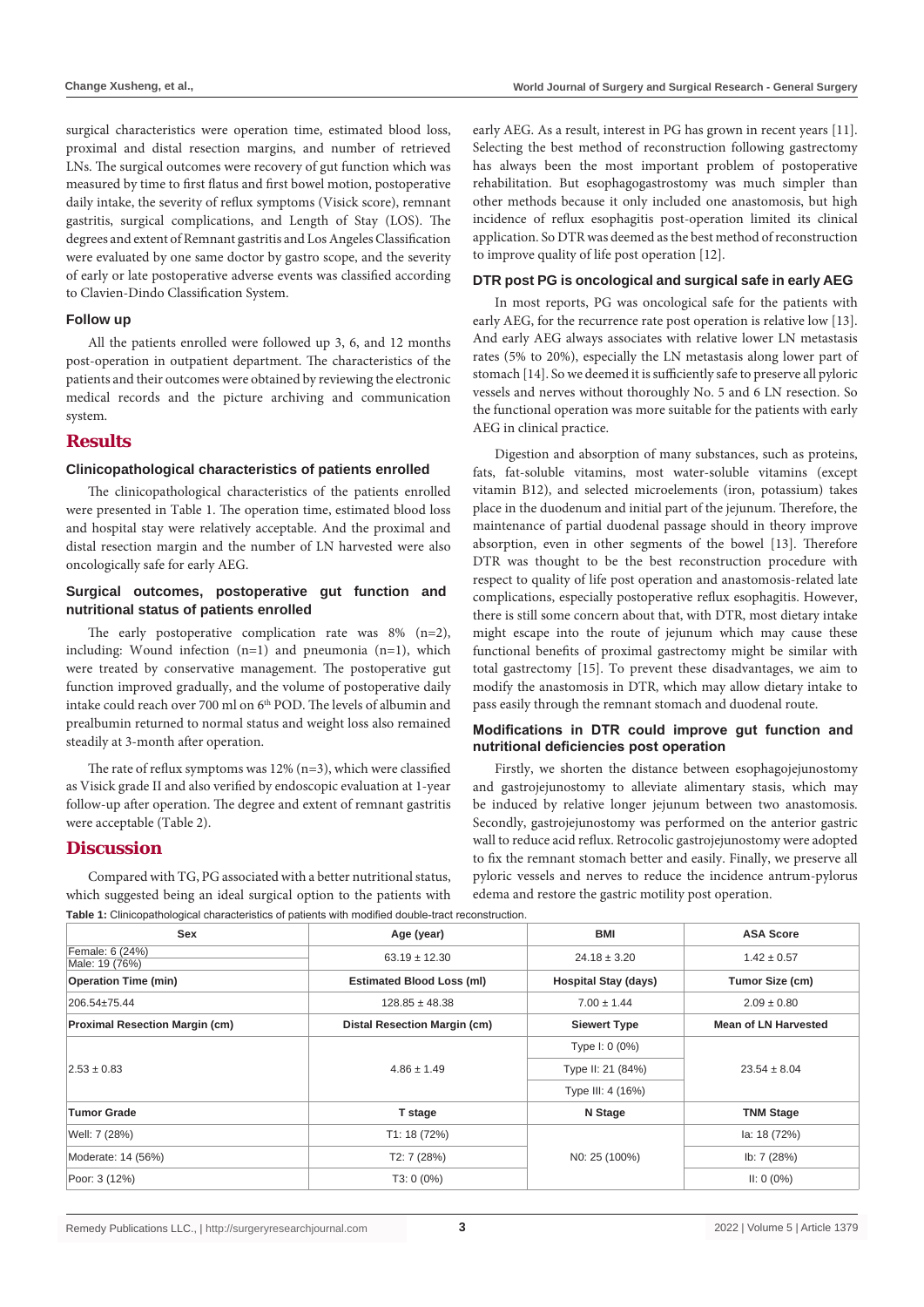**Table 2:** Surgical outcomes, postoperative gut function and nutritional status of patients with modified double-tract reconstruction

| Leukocyte Count (µl)             | Platelet Count (x 10 <sup>3</sup> /µl) | Serum Albumin (g/L)           | Serum Prealbumin (mg/L)             |
|----------------------------------|----------------------------------------|-------------------------------|-------------------------------------|
| 1 m: $3609 \pm 1135$             | 1 m: $188.34 \pm 58.99$                | 1 m: $37.46 \pm 3.06$         | 1 m: $152.42 \pm 29.57$             |
| 3 m: $4776 \pm 985$              | $3 m: 204.58 \pm 72.32$                | 3 m: $40.77 \pm 5.39$         | $3 m: 175.39 \pm 38.61$             |
| 6 m: $5911 \pm 1529$             | 6 m: $217.74 \pm 79.54$                | 6 m: $44.25 \pm 5.85$         | 6 m: 224.66 $\pm$ 50.93             |
| $12 m: 5488 \pm 1412$            | 12 m: $225.53 \pm 82.63$               | 12 m: $45.19 \pm 6.30$        | 12 m: 223.17 ± 48.74                |
| <b>Weight Loss</b>               | <b>Complications</b>                   | First Flatus (h)              | <b>First Defecation (h)</b>         |
| 1 m: $4.65 \pm 1.67$             | Grade 1: 2 (8%)                        | $42.91 \pm 7.16$              | 87.46±12.29                         |
| $3 m: 5.35 \pm 1.38$             | Grade 2: 0 (0%)                        |                               |                                     |
| 6 m: $4.67 \pm 1.07$             | Grade 3: 0 (0%)                        |                               |                                     |
| $12 \text{ m}$ : 3.62 $\pm$ 1.09 | Grade 4: 0 (0%)                        |                               |                                     |
| Postoperative Daily Intake (ml)  | Visick Score <sup>®</sup>              | Degrees of Remnant Gastritis' | <b>Extent of Remnant Gastritis'</b> |
| 2 d: 218.46 $\pm$ 41.06          | I: 22 (88%)                            | Grade 0: 4 (16%)              | Grade 0: 4 (16%)                    |
| 3 d: $285.38 \pm 63.70$          | II: 3(12%)                             | Grade 1: 17 (68%)             | Grade 1: 21 (84%)                   |
| 4 d: 392.31 $\pm$ 86.82          | III: 0 (0%)                            | Grade 2: 4 (16%)              | Grade 2: 0 (0%)                     |
| 5 d: $573.08 \pm 96.16$          | IV: 0 (0%)                             | Grade 3: 0 (0%)               | Grade 3: 0 (0%)                     |
| 6 d: 746.15 $\pm$ 107.63         |                                        | Grade 4: 0 (0%)               |                                     |
| <b>Residual Food</b>             | Los Angles Classification'             |                               |                                     |
| Grade 0: 17 (68%)                | A: $2(8%)$                             |                               |                                     |
| Grade 1: 7 (28%)                 | B: $1(4%)$                             |                               |                                     |
| Grade 2: 1 (4%)                  | $C: 0(0\%)$                            |                               |                                     |
| Grade 3: 0 (0%)                  | $D: 0 (0\%)$                           |                               |                                     |
| Grade 4: 0 (0%)                  |                                        |                               |                                     |

\* Data was collected at one year post-operation

In this study, we deemed the surgical outcomes of PG with DTR in 25 patients with early AEG were good enough to replace total gastrectomy and esophagogastrostomy after PG. The rate of reflux symptoms was significantly low, and there were no patients greater than Visick score of II. The degrees and extent of remnant gastritis in most of patients were also no severer than Grade 1. The gut function restored quickly and the volume of postoperative daily intake could reach over 700 ml on 6<sup>th</sup> POD. Postoperative gastrography after modified DTR reconstruction showed that contrast medium flowed mainly to remnant stomach which indicated larger foods could transfer through the duodenal route easily to improve postoperative nutritional status.

## **Conclusion**

In summary, the short-term outcome of this modified anastomosis technique in DTR was satisfied, which could transfer larger foods through duodenal route more smoothly and improved the nutrition status and quality of life post operation. The incidence of surgical complications was relative lower. We believe our modified technique is one of feasible, safe, and useful choice for early AEG patients.

## **Limitations**

There were only 25 cases enrolled in this study, for this study was only an initial attempt of novel anastomosis technique. Another limitation is relative short follow up in this study, so we could not evaluate oncological safety of this new modified surgical operation exactly. But all modifications in our surgical procedure were in order to improve the quality of life post-operation, which might not affect the oncological safety. Future prospective randomized trials with larger amount cases with long term of follow-up are warranted to validate its clinical usefulness.

## **Funding**

This work was supported by the National Natural Science Foundation of China (Grants No. 81671886).

## **Ethics Approval and Trial Registration**

Ethical approval was given by local ethics regional board: Shanghai Changhai Hospital Ethics Committee (No. CHEC 2019- 087). Registration with approved clinical trials registry, Chinese Clinical Trials Register, was undertaken (ChiCTR1900024826). Ethics approval and registration were performed before trial commencement.

## **References**

- 1. [Guo L, Zhang S, Liu S, Zheng L, Chen Q, Cao X, et al. Determinants](https://pubmed.ncbi.nlm.nih.gov/31560836/)  [of participation and detection rate of upper gastrointestinal cancer](https://pubmed.ncbi.nlm.nih.gov/31560836/)  [from population-based screening program in China. Cancer Med.](https://pubmed.ncbi.nlm.nih.gov/31560836/)  [2019;8\(16\):7098-107.](https://pubmed.ncbi.nlm.nih.gov/31560836/)
- 2. [Yuan Y, Chen X, Hu J, Chen L. Interpretation of Chinese expert consensus](https://pubmed.ncbi.nlm.nih.gov/30799531/)  [on the surgical treatment for adenocarcinoma of esophagogastric junction](https://pubmed.ncbi.nlm.nih.gov/30799531/)  [\(2018 edition\). Zhonghua Wei Chang Wai Ke Za Zhi. 2019;22\(2\):101-6.](https://pubmed.ncbi.nlm.nih.gov/30799531/)
- 3. [Liu K, Yang K, Zhang W, Chen X, Chen X, Zhang B, et al. Changes of](https://pubmed.ncbi.nlm.nih.gov/25647058/)  [esophagogastric junctional adenocarcinoma and gastroesophageal reflux](https://pubmed.ncbi.nlm.nih.gov/25647058/)  [disease among surgical patients during 1988-2012: A single institution,](https://pubmed.ncbi.nlm.nih.gov/25647058/)  [high-volume experience in China. Ann Surg. 2016;263\(1\):88-95.](https://pubmed.ncbi.nlm.nih.gov/25647058/)
- 4. [Wu Y, Zhang S, Liting W, Wang, Hu X, Zhang Z. Comparative](https://pubmed.ncbi.nlm.nih.gov/33588854/)  [analysis of laparoscopic](https://pubmed.ncbi.nlm.nih.gov/33588854/) proximal gastrectomy plus semi-embedded valve anastomosis with [laparoscopic](https://pubmed.ncbi.nlm.nih.gov/33588854/) total gastrectomy for [adenocarcinoma of the esophagogastric junction: A single-center](https://pubmed.ncbi.nlm.nih.gov/33588854/)  [retrospective cohort study. World J Surg Oncol. 2021;19\(1\):50.](https://pubmed.ncbi.nlm.nih.gov/33588854/)